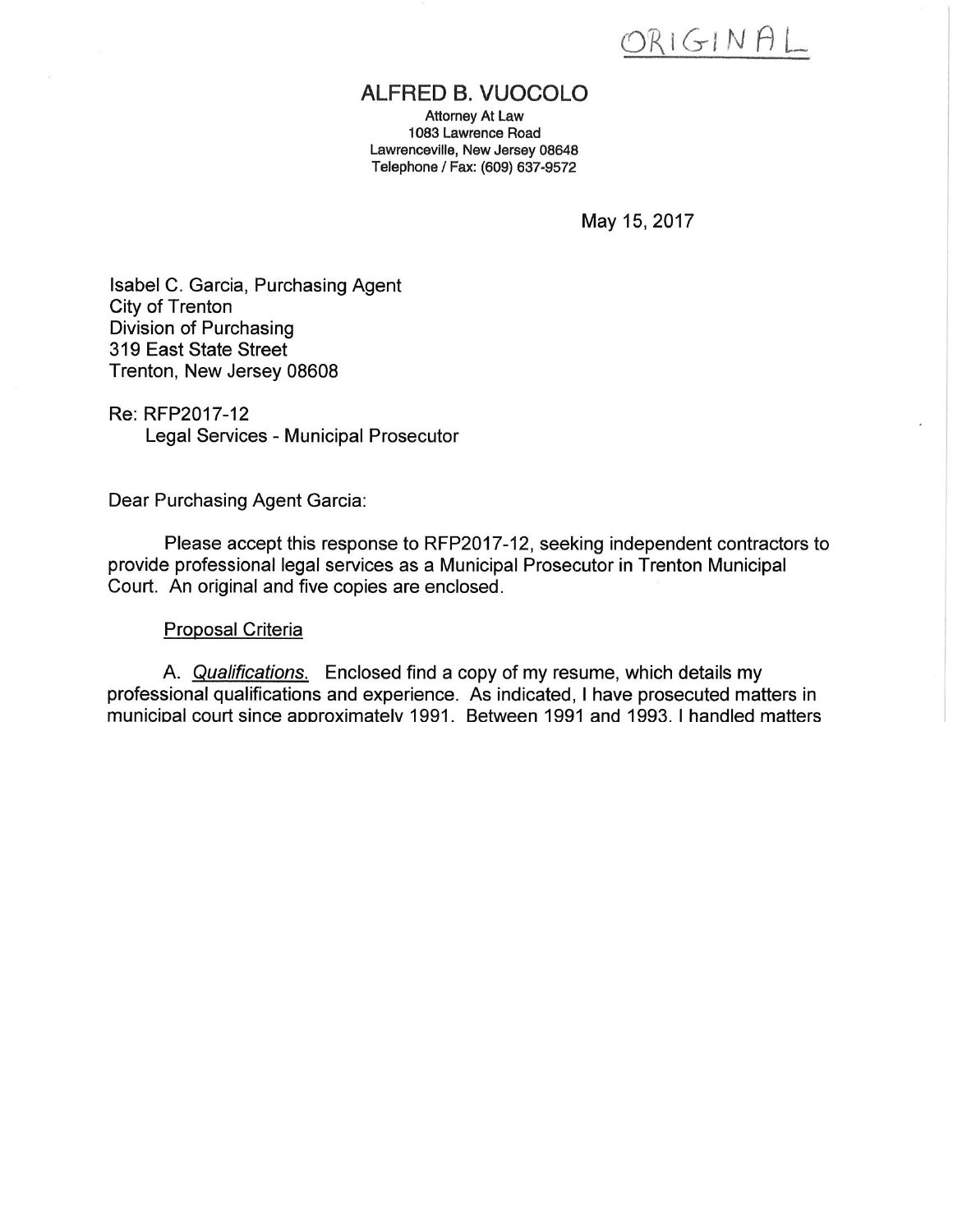$RFP 2017-12$ 

MUNICIPAL PROSECEPTORS COMPENSATION PROPOSAL

FRST SEAVICE

ALL SESSIONS: REGULARION PRETRIAL DUI TRIAL

SECOND SEAVICE

ON CALL WARRANTS #300 MONTH

Robert HY Standale ROBERT H. YOGTENASKI  $5/11/17$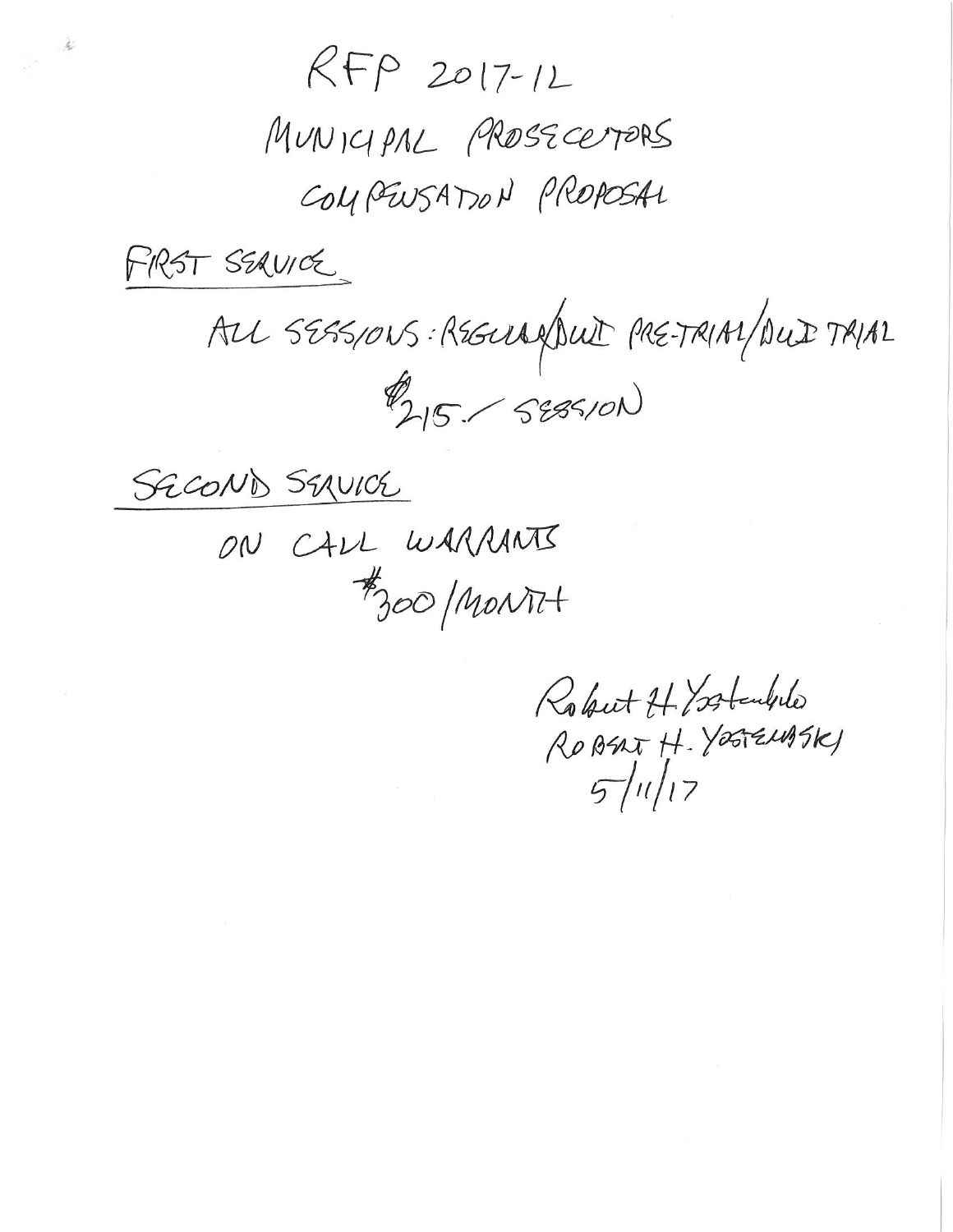## CITY OF TRENTON MUNICIPAL COURT PROSECUTOR PROPOSAL

## RFP2017-12

I propose to continue to serve the City as a Municipal Prosecutor for the year beginning July 1, 2017. I am available to cover all court sessions, with the exception of Tuesday mornings, when I prosecute in the Lawrence Township Municipal Court. I am available for DUI and non-DUI cases, as needed by the Chief Municipal Prosecutor. I propose to perform this work at the rate of \$215 per session covered, whether DUI or non-DUI.

While I have some flexibility with the schedule, I would prefer working not more than three or four days per week. I am almost always available to cover for other prosecutors when needed.

I am also willing to be "on-call" for telephonic search warrant applications, as long as it is understood that on any particular day or time I may be unavailable to receive any particular call. I am willing to perform this service at no extra fee to the City Of course, if the City would like to compensate of Trenton, Municipal Court prosecutors for this service, I would not turn down any amount the City deemed reasonable.

bur consideration.  $f$ oi Hough May 13, 2017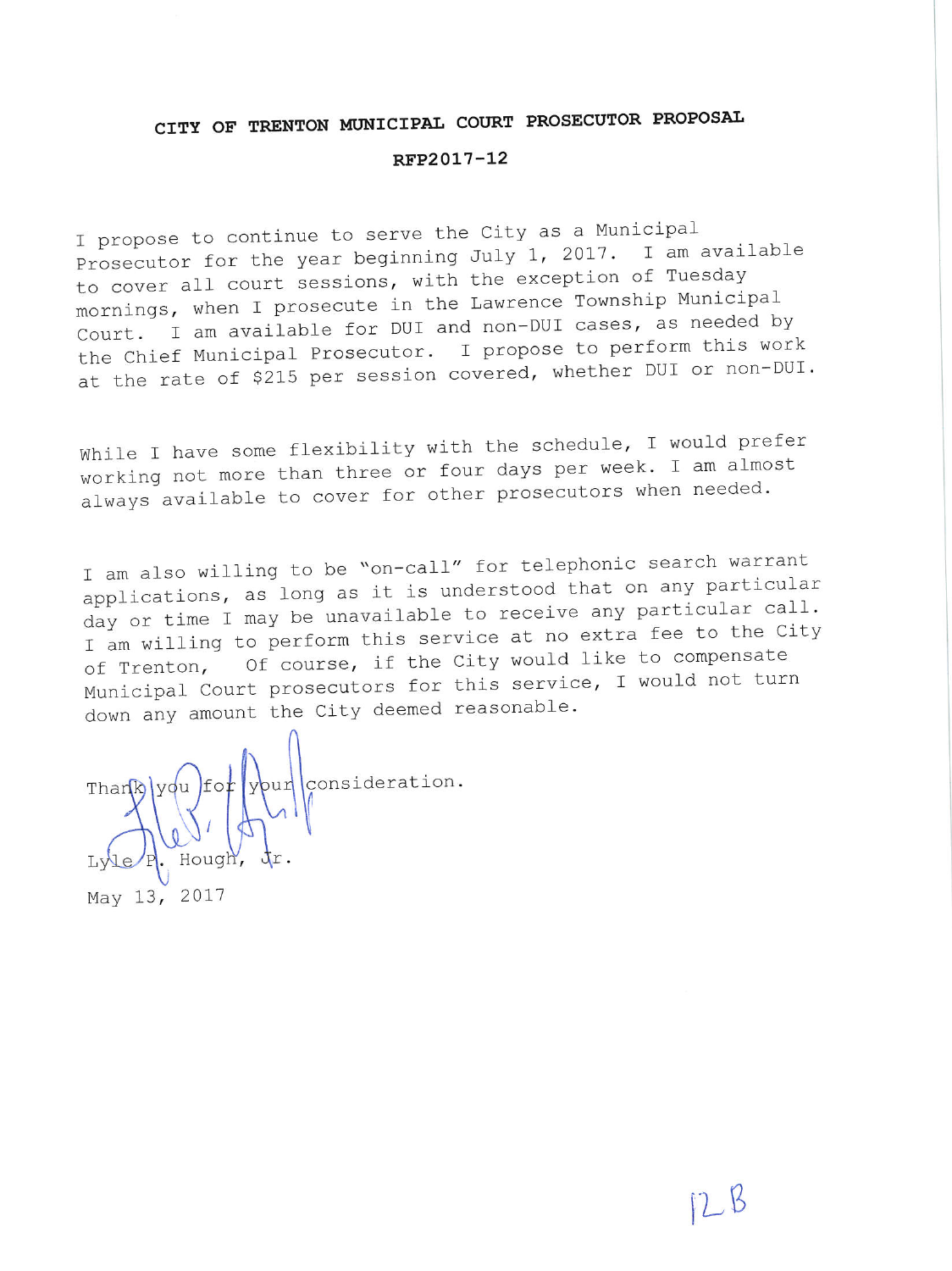- B. Compensation Proposal-I believe fair and reasonable compensation for prosecuting in Trenton Municipal Court is \$215 per session.
- C. Past Performance- Over the last 14 years as a Municipal Prosecutor, I have effectively learned and prosecuted all areas of municipal court. For more than a decade, I have been meeting members of this City, both victims and defendants, and successfully negotiated resolutions. Through training and experience, I have learned the concerns of the community, the Court and the City and strive to achieve justice for all concerned in Trenton Municipal Court.
- D. History and Experience of Firm in Performing Municipal Prosecutor Work- I am an independent contractor. I am not employed by a firm, nor do I employ any staff. As to my history and experience please see sections A and C.
- E. See D. above.

Should you have any questions regarding my proposal, please feel free to contact me at (609)315-5454. Thank you for your time and consideration.

Sincerely,

 $0$ MA  $\mathbb{B}_Y$ 

Lenore Hannah, Esq.

**LNH** Enc.